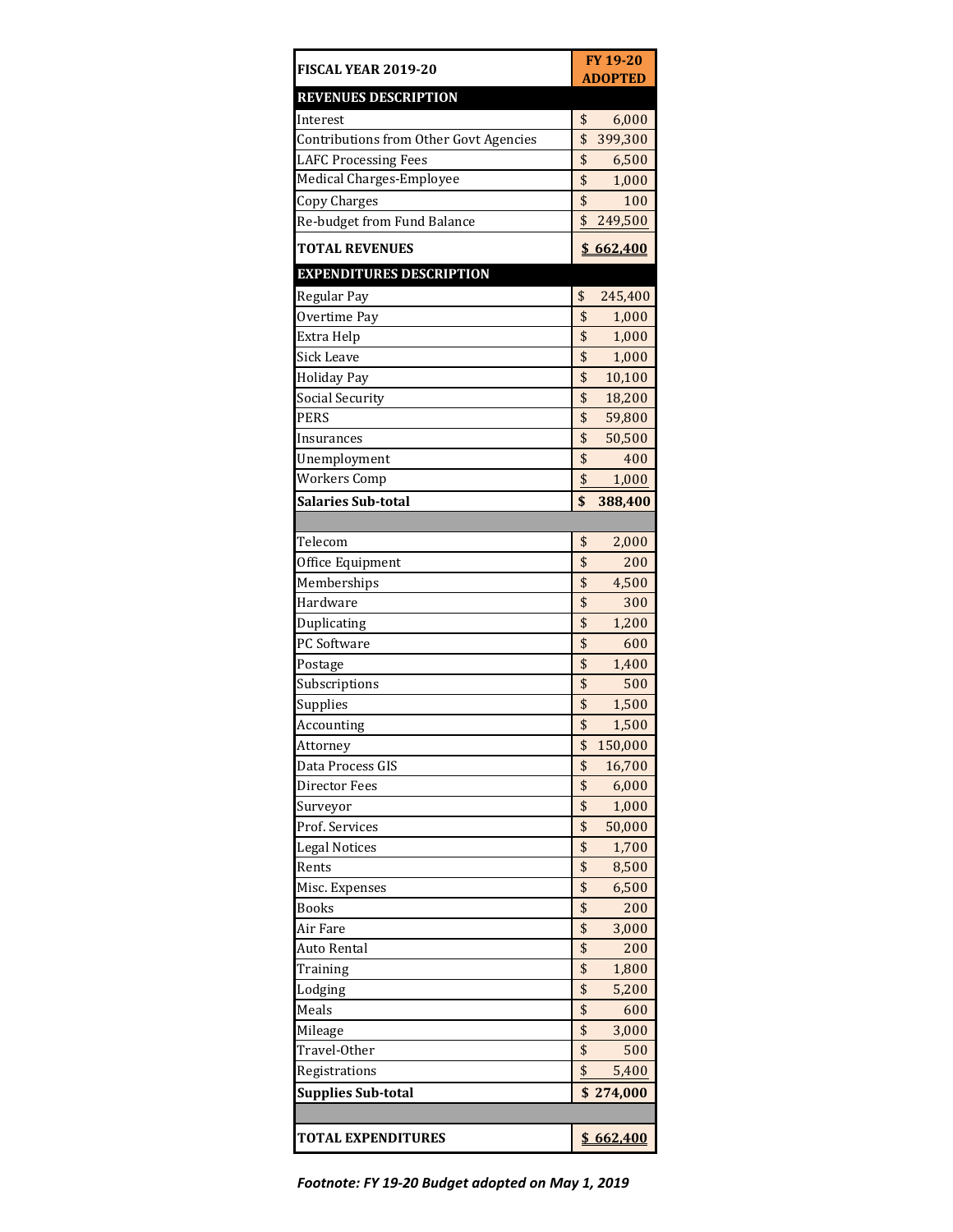#### SANTA CRUZ LOCAL AGENCY FORMATION COMMISSION NARRATIVE BUDGET 2019-20

#### SALARIES & BENEFITS

Object

51000 Regular Pay \$245,400

Executive Officer - The current salary is \$11,667 per month.

Secretary-Clerk - The current salary is \$6,082 per month.

Salary Reserve - The budgeted amount allows for possible adjustments to staff salaries, cash out of administrative leave, and payment of unused leave upon termination of employment. It is budgeted as a lump sum of \$32,413.

| The salaries total:      |           |
|--------------------------|-----------|
| <b>Executive Officer</b> | \$140,000 |
| Secretary-Clerk          | \$72,987  |
| <b>Salary Reserve</b>    | \$32,413  |
| Total                    | \$245,400 |

- 51005 Overtime Pay \$1,000 The Secretary-Clerk works overtime during periods of major projects and night meetings.
- 51010 Extra Help \$ 1,000 These funds will be used if needed for temporary clerical assistance during the Secretary-Clerk's absence. Five days, \$200 per day.
- 51015 Sick Leave \$1,000 Sick leave is budgeted as a lump sum.
- 51035 Holiday Pay \$10,100 Holiday pay is budgeted as a lump sum.
- 52010 Social Security \$18,200 This figure is calculated at the rate of 7.65% of each salary.
- 52015 PERS \$59,800 This amount covers the Commission's contributions to the Public Employees Retirement System. Effective July 1, 2019, the employer's share of the normal costs will increase from 9.409% of salaries to 10.221%, and the employer's lump sum payment of unfunded liability will increase from \$29,991 to \$35,565 per year.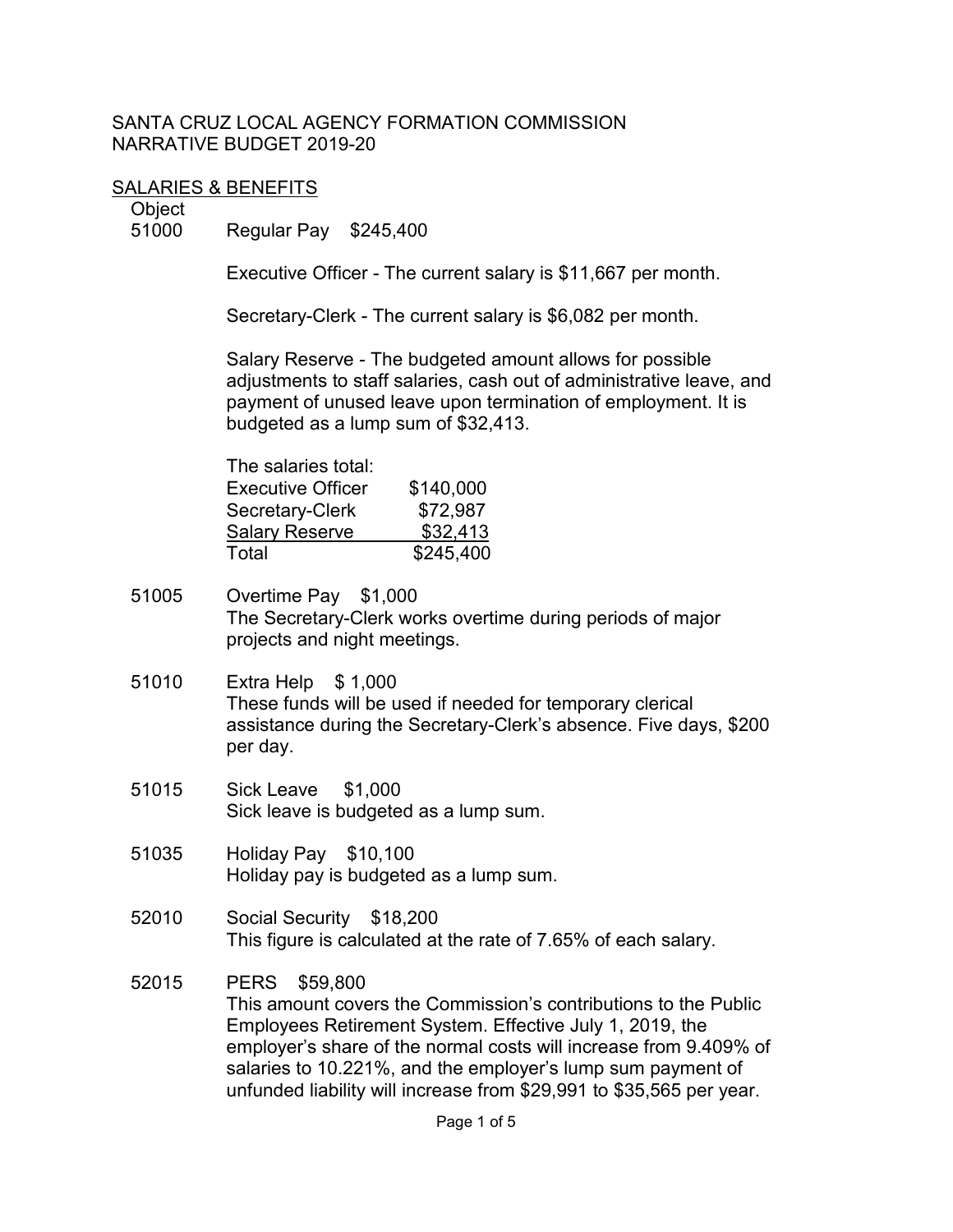- 53010 Employee Insurance \$50,500 This amount provides for health insurance through PERS and for dental, eye care, life insurance, and limited disability insurance through the County's program. The employees pay part of these costs. The employees' contributions are budgeted as revenue, and reduce the net cost of this benefit to the Commission. The total line item is based upon estimates provided by the vendors, and includes an estimated 5% PERS health insurance premium increase effective January 1, 2020.
- 53015 Unemployment \$400 This amount is budgeted at the same amount as the estimated FY 2018-19 amount.
- 54010 Workers' Comp. \$1,000 The Commission obtains this coverage from the Special District Risk Management Authority. The FY 2019-20 amount is an estimate of SDRMA dues and premiums, net of any credits.

## **SUBTOTAL SALARIES AND BENEFITS \$388,400**

## SUPPLIES AND SERVICES

- 61220 Telecom \$2,000 The telephone cost is estimated at the highest expenditure during the last three years.
- 61725 Maintenance of Office Equipment \$200 This amount represents maintenance of other the copier and other office equipment.
- 62020 Memberships \$4,500 This amount provides for membership in the California Associations of LAFCOs and the California Special Districts Association.
- 62111 Computer Hardware \$300 This amount would provide a second monitor for the Secretary-Clerk.
- 62214 Duplicating \$1,200 This amount provides for copying of reports done at the county's duplicating shop or at a local print shop. It is budgeted as a lump sum.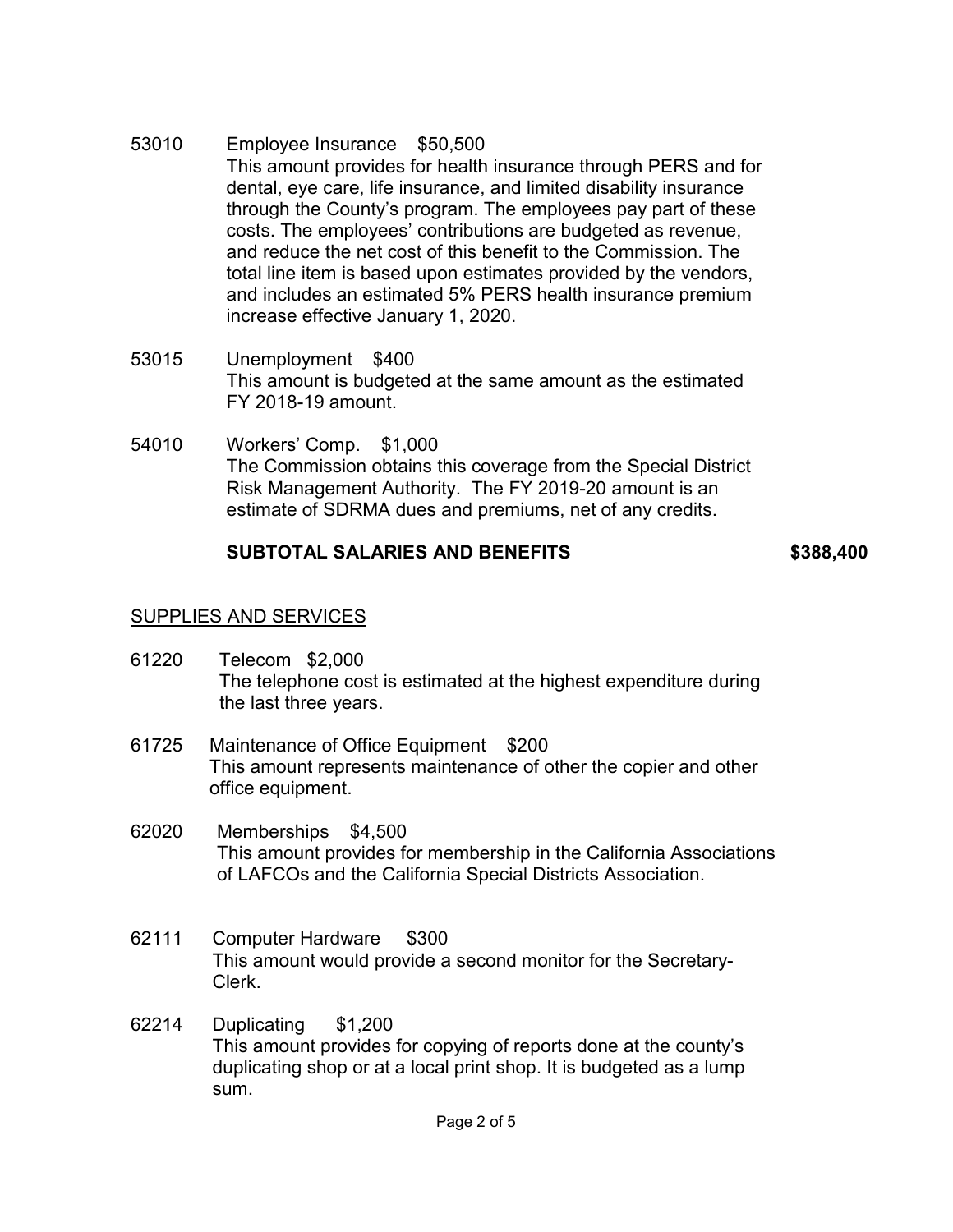- 62219 Software \$600 This is budgeted as a lump sum.
- 62221 Postage \$1,400 This is the cost of mailing public notices and regular correspondence. It is budgeted at the highest expenditure during the last three years.
- 62222 Subscriptions \$800 It is budgeted at the highest expenditure during the last three years.
- 62223 Supplies \$1,500 This amount represents office supplies. It is budgeted at the highest expenditure during the last three years.
- 62310 Accounting and Auditing \$1,500 This amount is the cost of accounting services from the County Auditor. It includes payroll, vendor payments, and auditing. It is budgeted as a lump sum.
- 62304 Attorney \$150,000 This amount represents routine legal services from County Counsel's office or a private law firm (\$40,000), and a litigation reserve (\$110,000).
- 62325 Data Services \$16,700

The County Information Services Department charges LAFCO with its share of the staffing overhead used to support LAFCO's computers, printers, and access to the County's geographic mapping system, accounting, fiscal, and other data bases. The amount is budgeted at the highest expenditure during the last 3 years.

- 62327 Director Fees \$6,000 This amount is calculated upon seven commissioners and four alternates being paid a \$50 meeting stipend for eleven meetings per year.
- 62330 Surveyor \$1,000 This amount covers map checking by the County Surveyor and map prints from the County Public Works Department.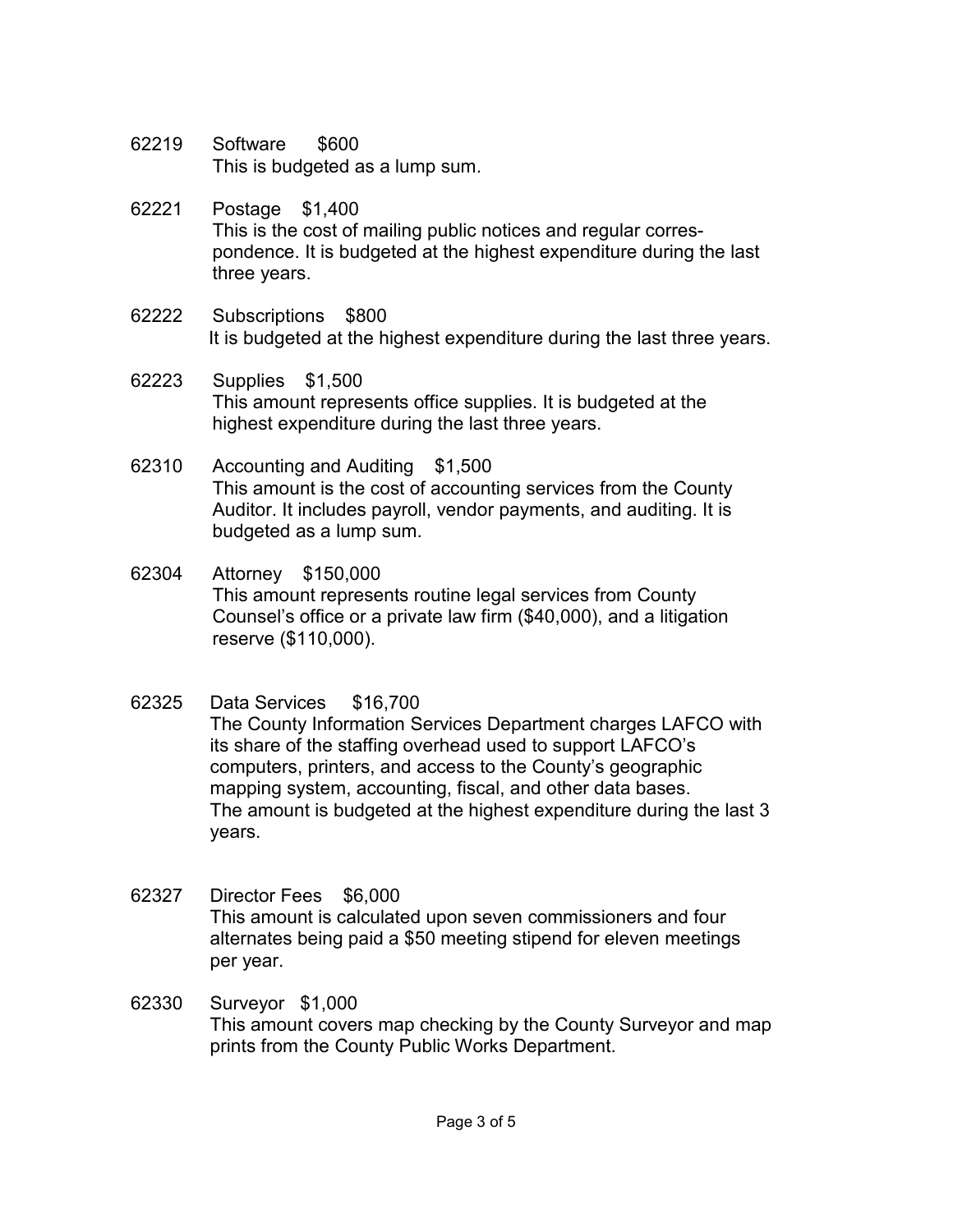62381 Professional Services \$50,000

This amount provides outside assistance when preparing sphere of influence reviews, municipal service reviews, reorganization studies, and other special studies. The Local Government Reorganization Act requires LAFCO to prepare municipal service reviews and update all spheres periodically.

- 62420 Legal Notices \$1,700 This amount is used to pay for public hearing notices and other legal advertising. It is budgeted at the highest expenditure during the last three years.
- 62610 Rents \$8,500 The County charges LAFCO rent for its office on the third floor of the Governmental Center. The annual rent is \$7,905 with no additional costs. Additionally, the County charges LAFCO to store LAFCO's old records in the County warehouse and to retrieve them when requested. This amount is calculated at the current year costs.
- 62856 Miscellaneous Expenses \$6,500 This sub-object is used for paying web-hosting costs, State Department of Tax and Fee Administration filing fees, and State Department of Fish and Wildlife environmental fees. It is calculated at 8% over the estimated FY 2018-19 expenses.
- 62890 Books \$200 This entry is used to purchase books and other written materials. The budgeted amount is estimated at the highest cost over the last three years.
- 62910 Airfare \$3,000 Airfare is used to attend meetings that are in distant locales in California, usually southern California. The budgeted amount is estimated at ten round trip flights at \$300 per trip.
- 62912 Auto Rental \$200 This is budgeted as a lump sum.
- 62914 Education and Training \$1,800 This represents staff development courses and seminars. It is budgeted at three classes at \$400 each, and one at \$600.